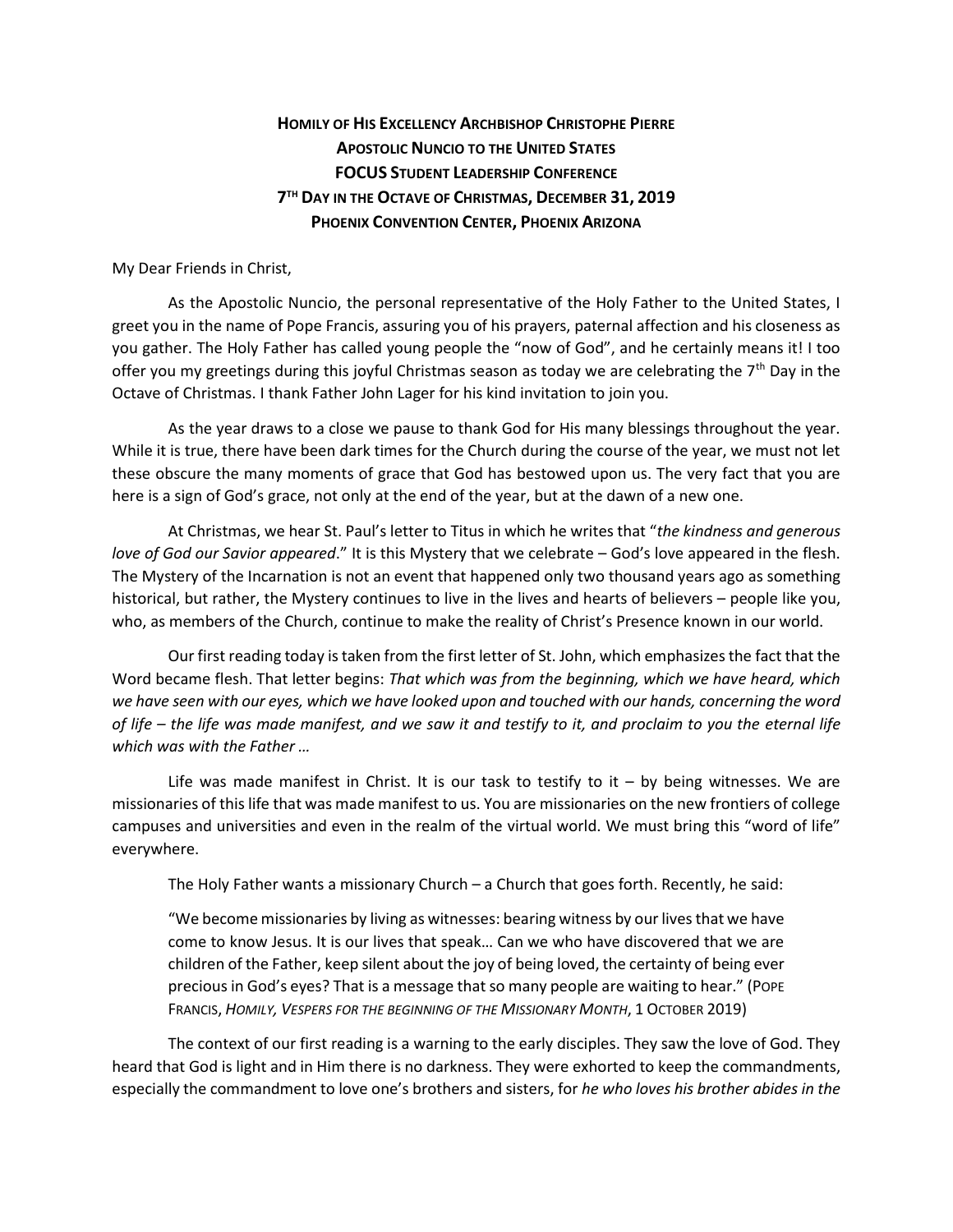*light and is no cause for stumbling.* Nevertheless, the Apostle warned the tiny flock of the danger of worldliness. Today, the reading becomes darker with its reference to "antichrists."

However, the Apostle reminds the disciples that they "*have the anointing that comes from the Holy One*." In baptism, you were anointed in the name of Christ the Savior as priest, prophet, and king. Our Gospel adds that *from his fullness we have all received, grace in place of grace, because while the law was given through Moses, grace and truth came through Jesus Christ*. The Lord is still calling you by His grace to give prophetic witness. But to what or to Whom? Pope Francis responds:

"The Lord is asking you to be a gift wherever you are, and just as you are, with everyone around you. He is asking you not simply to go through life, but to give life." (Ibid.)

You must give witness to Life, and not only to life, but also to the truth. The Apostle reminds the disciples that he is writing to them because they have knowledge of the truth. But both life and truth are not abstract ideas; rather, they are a person. Jesus Himself says, "*I am the Way, the Truth, and the Life*."

In his first encyclical letter, Pope Benedict XVI wrote (and Pope Francis quotes this often):

*"*Being Christian is not the result of an ethical choice or a lofty idea, but the encounter with an event, a person, which gives life a new horizon and a decisive direction." (POPE BENEDICT XVI, *DEUS CARITAS EST*, 25 DECEMBER 2005, 1)

Christ founded a Church, and those first disciples followed Him. They believed and followed because of His Presence – because of an Event. His miracles and his preaching were part of this Event, but there was more. People followed and believed because of what Christ showed Himself to be – *the Way, the Truth, and the Life*. He made a proposal to them – a proposal charged with meaning: Follow me and you will see the glory of God! *And the Word became flesh and made his dwelling among us, and we saw his glory, the glory as of the Father's only-begotten Son, full of grace and truth.*

His disciples later would be sent to make new disciples. This group became the Church. It was Jesus Himself who established the Church – calling and forming people to be *His* Church. Educated by Jesus to belong to Him, the disciples were called by Him to be united, to become missionaries, and to witness to Him. You are the members of this Church, His Church.

Your peers are looking for the fulfillment of their desires. Often, they seek them in the things of the world, but these never satisfy the deepest longings of the human heart. It is your task as disciples and missionaries to show them the Way, mediating the encounter with Jesus – the Way, Truth, and Life. It is not easy, particularly as the world becomes more hostile to the life of Christian faith. Do not lose courage: *The light shines in the darkness, and the darkness could not overcome the light*.

Today's Gospel, the Prologue to Saint John's Gospel, used to be said at the end of Mass prior to the reforms of the Second Vatican Council. It was sometimes called "The Last Gospel", even though it is the beginning of John's Gospel. It was (and is) a reminder of our need, having heard the Word, to go forth into the world to share this Word which we have received.

Listen once again to these words: *What came to be through Him was life, and this life was the light of the human race; the light shines in the darkness, and the darkness has not overcome it.* Christ is our Light, and He shines in the darkness, guiding our path. At the same time, we